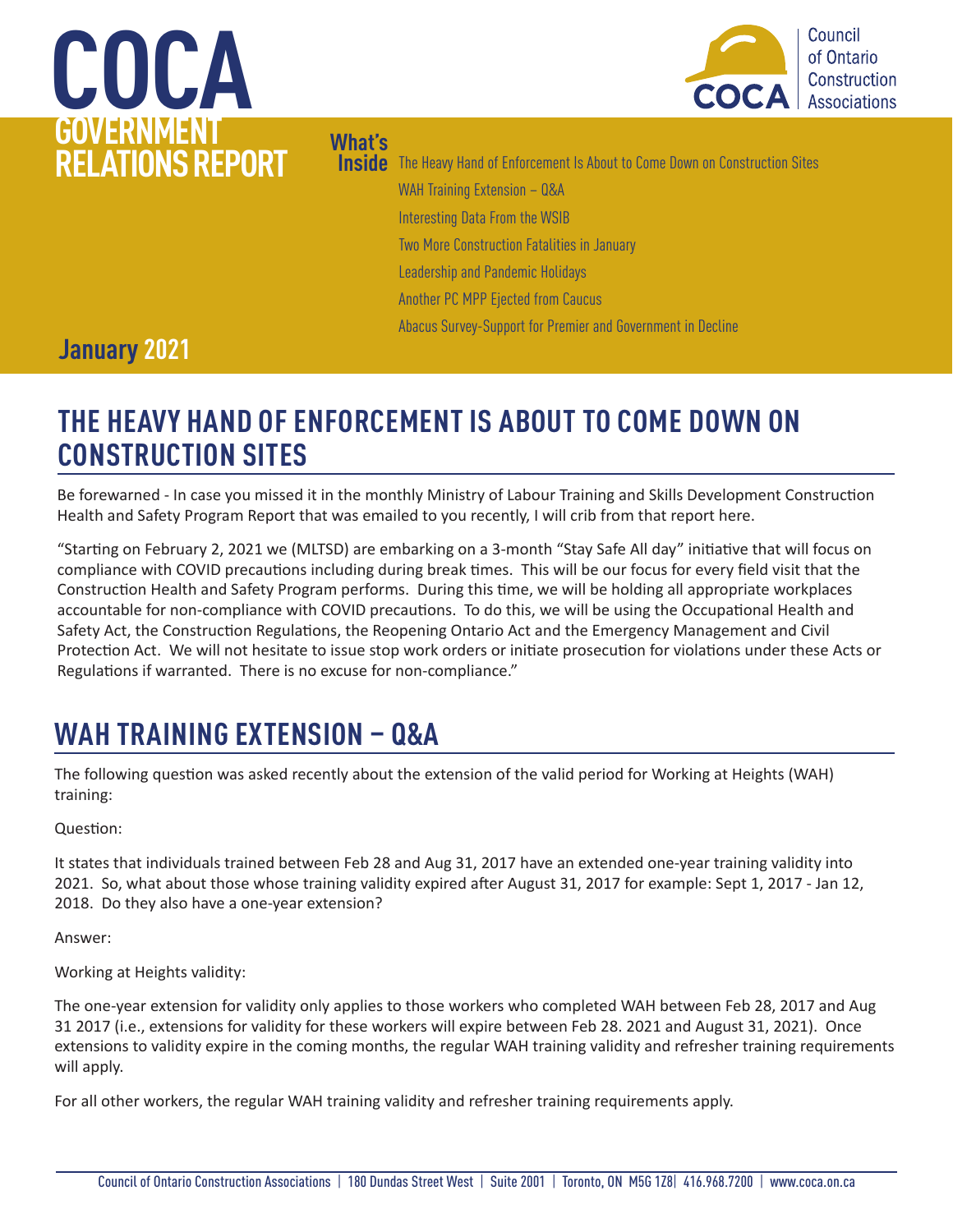



## **INTERESTING DATA FROM THE WSIB**

#### **Employment**

- Construction represents 8% of Schedule 1 WSIB covered employment
- WSIB covered employment in construction has increased 50% in the past decade (due in part to Bill 113 -> mandatory coverage)
- In 2020, the Construction class/subclass with the most covered employment was Building Equipment Construction with 32%

#### **LTI Rate**

- Construction accounts for 10% of all Schedule 1 allowed lost-time injuries
- Construction's LTI rate has greatly improved compared to 10 years ago, and the improvement has been stronger than for Schedule 1 as a whole
- 2020 could be the first year construction has a lower LTI rate than Schedule 1 based on data as of December 31st, 2020. (To be confirmed once data is fully mature.)

#### **Types of Claims**

- The most common types of injuries in construction are sprains and strains (33%)
- Injuries to the upper extremities and the lower extremities are the most common for the construction sector, representing 25% of construction injuries each

#### **Fatalities**

- Construction accounts for more Schedule 1 traumatic fatalities (32%) than other sectors over the past decade
- The leading causes of these fatalities were falls (34%)
- 25 traumatic fatalities occurred among young workers (under age 25) in the past decade

## **TWO MORE CONSTRUCTION FATALITIES IN JANUARY**

In the last COCA newsletter, we reported on the eight fatalities in the construction industry in December 2020. As I write this article, there have been at least another two construction deaths in January 2021.

One occurred on Monday, January 25, 2021, at a construction site southwest of Stittsville, which is southwest of Ottawa, when it's reported that a collapsed wall struck a worker on Monday afternoon. The worker was employed by Bacic Forming and Concrete Ltd, and the builder was Grizzly Homes of Ashton.

The second took place on Thursday, January 21, 2021, near the corner of Cawthra Road and Hyacinthe Boulevard in Mississauga. In that incident, it's reported that something went wrong as a crew was working in a tunnel approximately 21 metres down. A man in his 30s is dead. According to the Region of Peel website, sanitary sewers are being installed in the area as part of a plan that started in November 2019. Leadership and Pandemic Holidays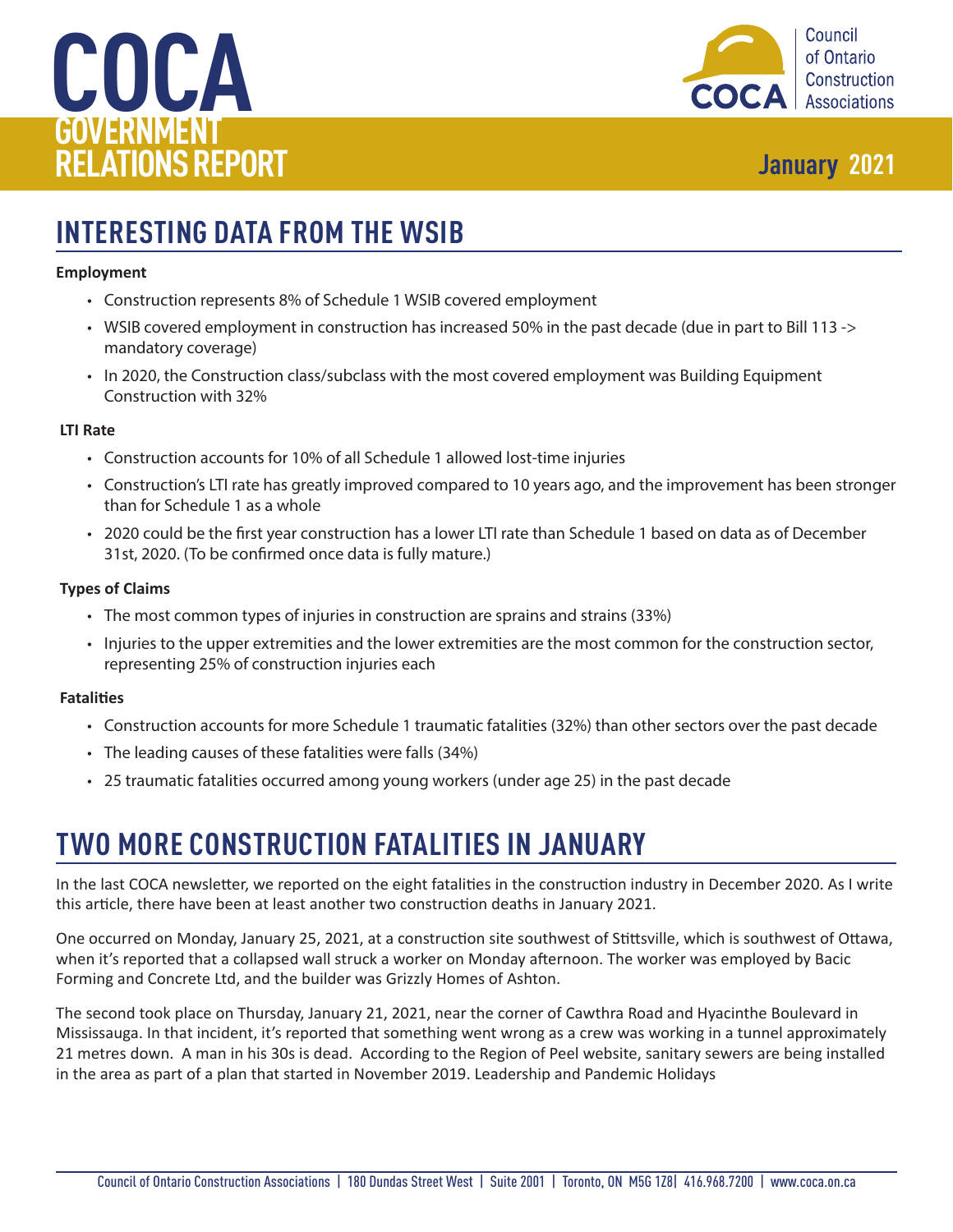# **COCA GOVERNMENT RELATIONS REPORT January 2021**



## **LEADERSHIP AND PANDEMIC HOLIDAYS**

As industry leaders, we are all familiar with the principle that leaders must hold themselves to higher standard. Against that principle, in the midst of the worst global pandemic in more than a century and an accompanying precipitous drop in economic activity and employment, the behaviours of some of our public and private sector leaders has been disappointing if not disgraceful.

First was then Ontario Finance Minister Rod Phillips who after standing tall with Premier Ford in daily pressers calling on people to stay home, took a holiday to St Barts and pretended on videos and Zoom calls to be at his home in Ajax all the while. Phillips was summoned back to Canada by the Premier and he resigned as Minister shortly thereafter. I have known Rod for a long time and would have expected better.

Then there was the case of Dr. Thomas Stewart, CEO of St Joseph's Health System, CEO of Niagara Health and

a member of the province's COVID19 science table, who against public health guidance, vacationed in the Dominican Republic. On his return he was relieved of all of those positions.

And lastly, the highly regarded CEO of Linamar, Linda Hasenfratz, CEO of Linamar, who resigned her position as a member of Ontario's vaccine task force because she broke public health guidance and vacationed in Barbados. She was however allowed to retain her position as Chancellor of Western University even though she went against the directions of that institution.

These are certainly not the only examples of key leadership figures asking their followers to do one thing and then do the opposite but they are the highest profile ones. Their behaviours should be disappointing to anyone who purports to be a leader.

## **ANOTHER PC MPP EJECTED FROM CAUCUS**

Roman Baber, the MPP for York Centre, has been ejected from the PC caucus because of the public statements he made against the government's lockdown measures and their effectiveness in controlling the pandemic. Baber wrote an open letter to Premier

Ford that was widely reported in the media stating his claims.

Among them were assertions that the COVID19 pandemic has been exaggerated, that the consequences of the lockdown are significantly greater than the impact of the pandemic itself and that hospital ICUs are not under stress as reported.

Ford quickly turfed Baber from the government benches. When the Legislature reconvenes in February, Baber will join former Tories Randy Hillier and Jim Wilson as an Independent, and former Tories Amanda Simard (now a Liberal) and Belinda Karahalios (now affiliated with the New Blue Party of Ontario).

popular former federal Finance Minister Joe Oliver for the PC nomination in York Centre and went on to win long-time Liberal stronghold in the June 2018 election by almost 20,000 votes.

It is anticipated that he will not be allowed to run as a PC in the next general election. Further, we expect when the Legislature reconvenes, he will be stripped of his position as chair of the Standing Committee on Justice Policy, a role that pays an additional \$16,000 per year.

The Tories still enjoy a healthy majority in the Legislature. Current Party standings are as follows:

- $PCs 71$
- $NDP 40$
- $\cdot$  Libs 8
- Independents 3
- Green 1
- New Blue 1

Baber is a 41-year old lawyer who notably defeated